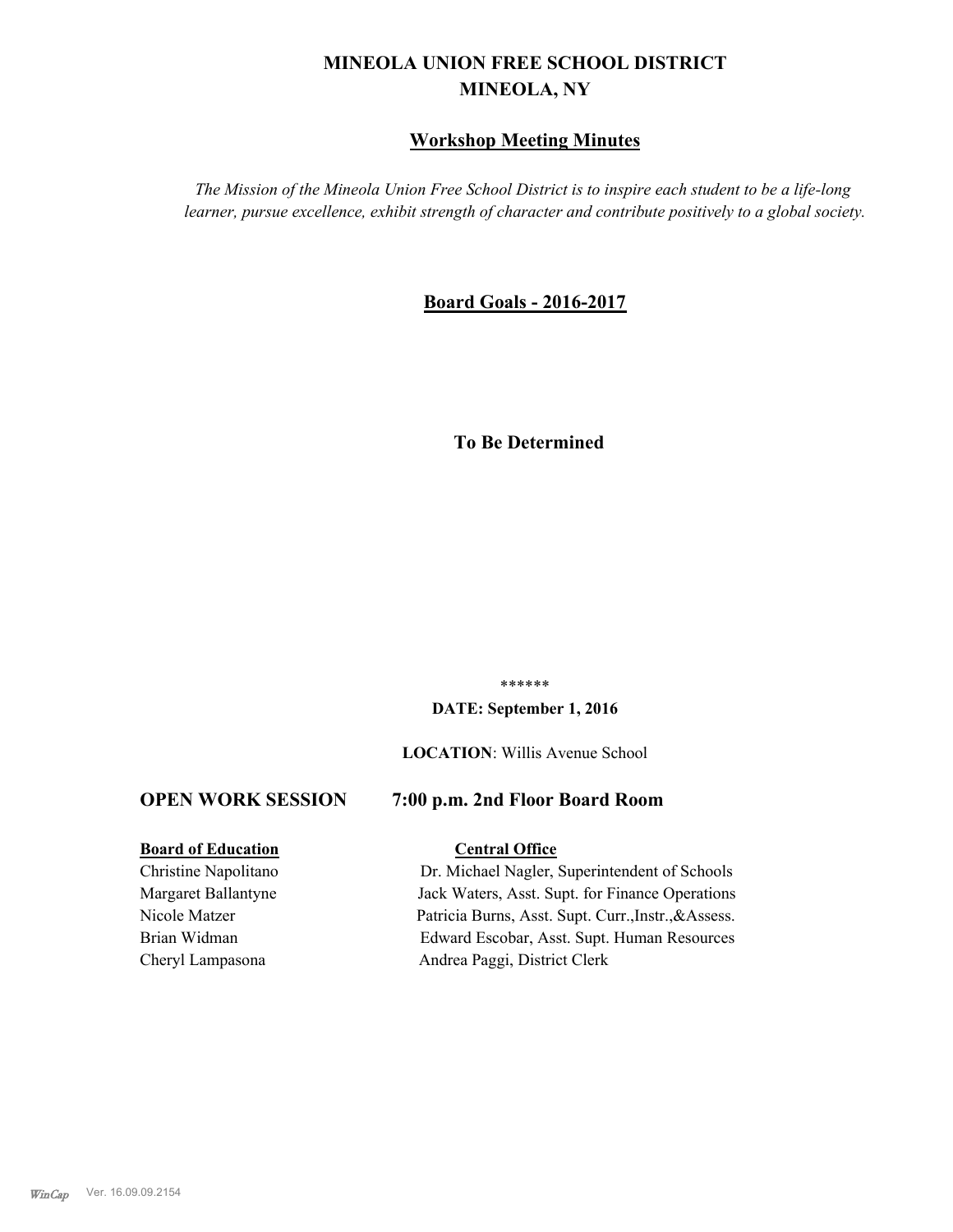**A. Call to Order - 7:00 pm B. Pledge of Allegiance C. Reading of Mission**- Brian Widman

**D. Moment of Silent Meditation**

#### **E. Dais & Visitor Introductions**

#### **F. High School Student Organization Report**

There was no Student Organization report this evening.

#### **G. BOE Reports**

#### **a. Comments from Board Trustees**

Margaret Ballantyne welcomed everyone back especially teachers students and administrators. She was happy to see that there was a great deal of curriculum work done over the summer. Dr. Ballantyne is looking forward to a good school year.

Nicole Matzer also welcomed everyone back. She is looking forward to the many upcoming events throughout the District and thanked the volunteers that help make them happen.

Brian Widman welcomed everyone back and wished everyone good luck in the new school year.

Cheryl Lampasona welcomed everyone back. She was at Hampton Street School this morning and reported seeing many happy faces.

### **b. Comments from Board President**

Christine Napolitano stated that it was a wonderful summer and hopes that it was enjoyed by all. She reported that the District was very busy this summer and many projects took place. She thanked the Board for working during the summer to put together their goals for the 2016-2017 school year, which will be approved this evening. Ms. Napolitano stated that this Board is very committed and hard working. Ms. Napolitano welcomed everyone back and stated that she is very excited for the new school year.

#### **c. Comments from Superintendent**

The Superintendent stated that the summer always seems to go by very fast and even more so when many projects are going on throughout the district. He reported that with the exception of the Middle School Bus Lane, all new spaces are safe for students. Dr. Nagler stated that the greatest amount of work took place at the High School and he sends his thanks to the custodial staff. The Fab Lab looks good and a few items are being taken care of such as doors being installed. The following items have been delivered: plasma cutter and router and we are waiting for the laser cutter. Dr. Nagler is very excited to see these items in use and added that Mineola is one of the only school districts on Long Island to have these items. The music rooms are bright and colorful and are still need some work; but they are safe for students. For the chorus room, we are still in need of a HVAC unit. This room is a little behind schedule, but the chorus is able to use the stage as they have in the past. The turf field looks great and the fencing was going up today. After that takes place, the only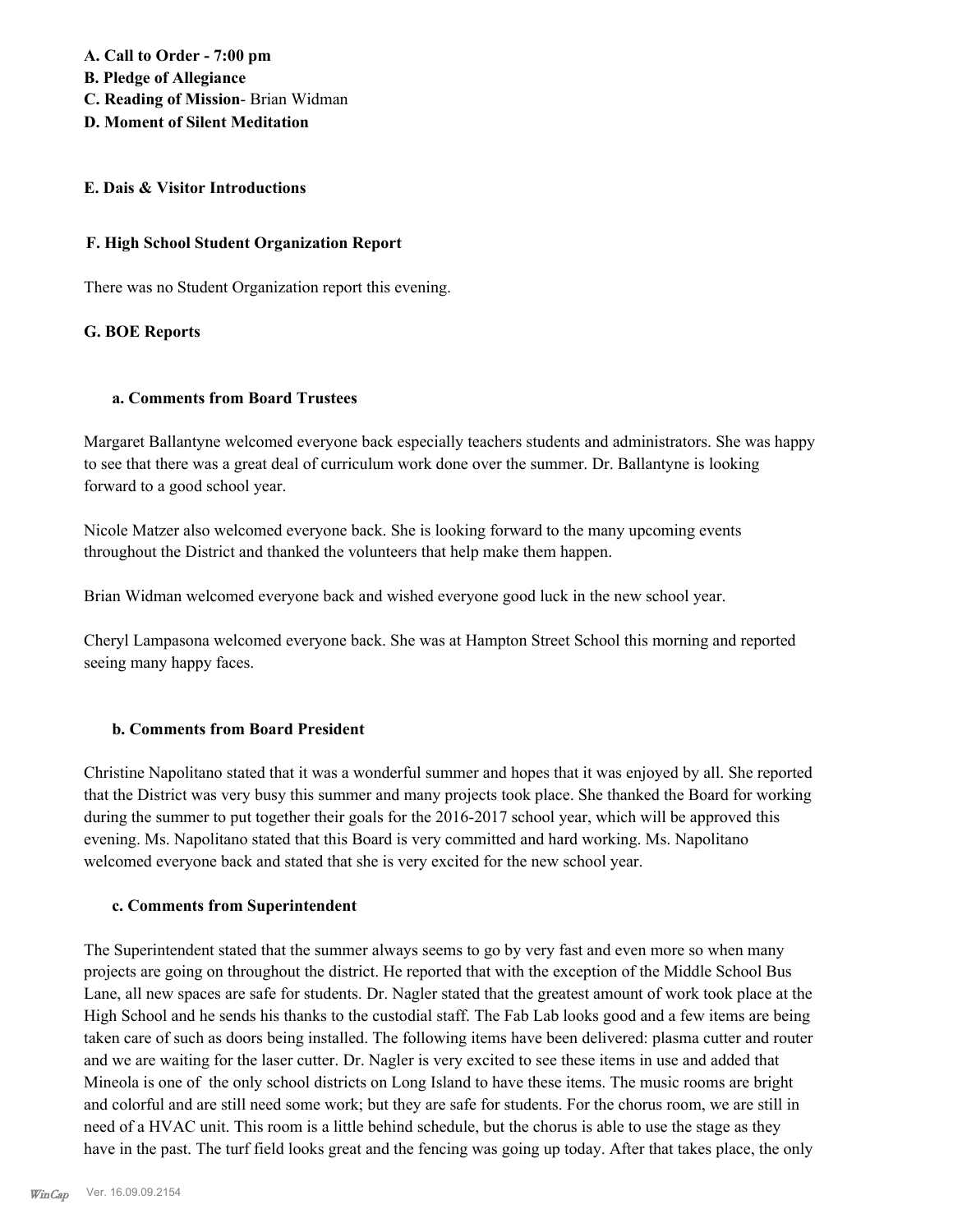items left are painting the lines on the track and installing the goal posts. Dr. Nagler stated that barring bad weather, a ribbon cutting is planned for September 9th, prior to a Girls varsity soccer game. The Board stated that the date worked for them. The Superintendent reported that due to an error, the District Calendars mailed out to parents did not list the start of Hanukkah and Passover. Dr. Nagler stated that this has been corrected on the District website and the printed version now includes the correct. He apologizes for the error. The Superintendent reported that the Middle School Bus Lane has not been completed yet and he explained which sidewalks are done for the children to enter the building today. There were many staff members stationed outside to insure the students' safety. Dr. Nagler thanked Mr. Interrante for working traffic control at the Middle School today. He anticipates that the work will be completed by 9/12. Dr. Nagler also stated that they will be consulting on the best time for planting at the Middle School. He stated that the District is committed to the planting; however it may need to wait until spring based upon recommendations. Dr. Nagler stated that today he visited all classrooms at the Middle School and Jackson Avenue School and he had lunch with the 8th graders. Tomorrow, he will visit the classrooms at Meadow Drive and Hampton Street Schools. He is happy to see the children back in school and feels that this should be a special year.

#### **H. Old Business**

Christine Napolitano asked if there was any old business this evening. Margaret Ballantyne stated that she wanted to let the Board know that Erie 1 BOCES has already begun sending policy revisions for the school year. Dr. Nagler added that there is one policy that is pressing and will require Board action soon. Nicole Matzer asked the status of the Hampton Project. Dr. Nagler reported that the mechanical review is expected shortly and hopefully we will receive approval by the end of the month. The Superintendent reminded everyone that after approval is given, it will take another month to bid. He added that the district must be very strategic in how the project is bid, due to the fact that the original price estimates given are now two years old. It will be necessary to have many alternates in the bid. Margaret Ballantyne asked if once a project is approved if the work can be spread over time without having to go back again for approval. Dr. Nagler stated that the entire project will receive approval and can be done over time.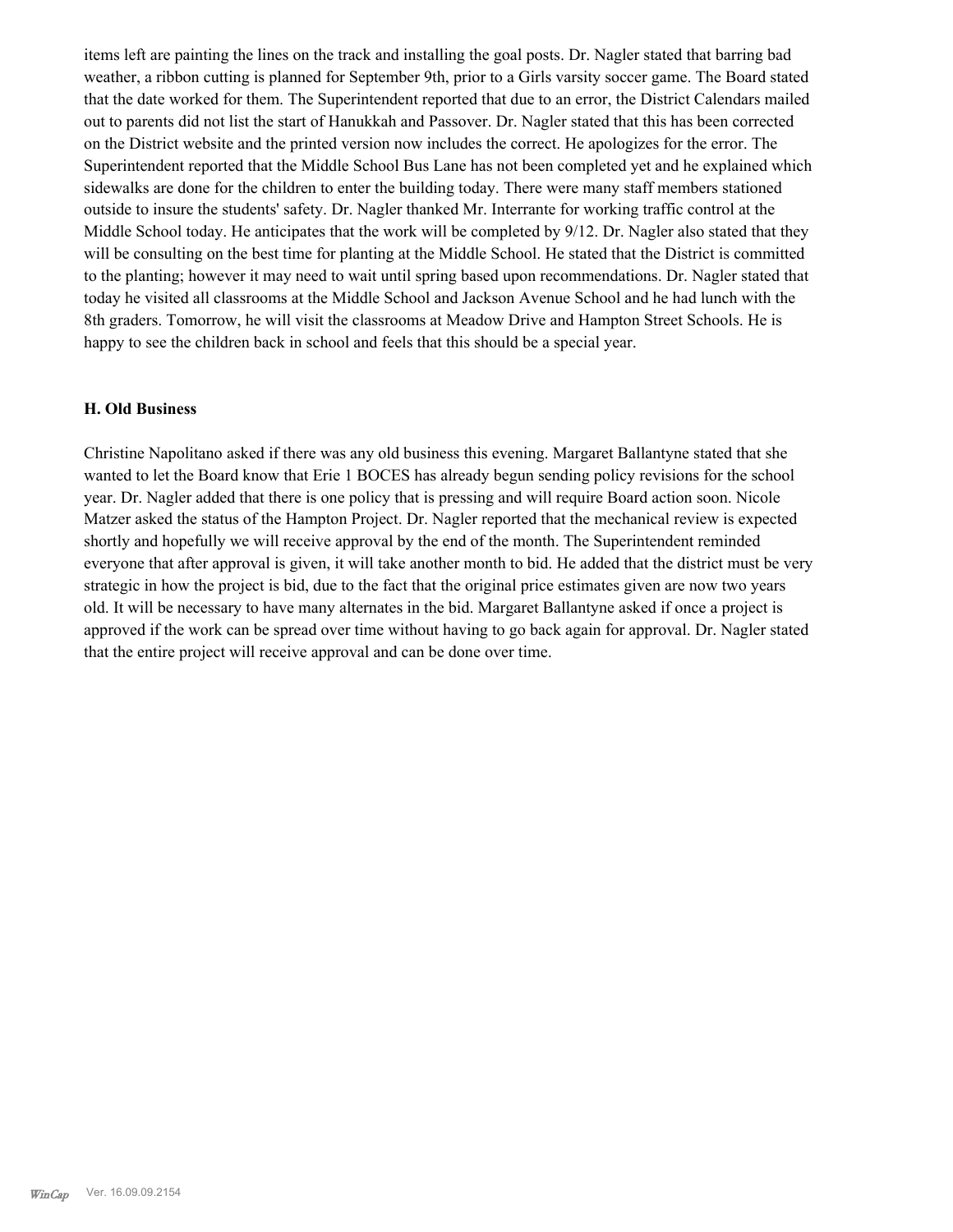### **I. New Business**

### **Approval of Board of Education Goals 2016- 2017**

**RESOLUTION # 13- BE IT RESOLVED** that the Board of Education approves the following Board of Education Goals for the 2016- 2017 school year:

### *Educational*

- · Develop a comprehensive series of activities that actively engage parents in the District Mission.
	- o Seek to engage parents in answering the question "How can Mineola best prepare students for the rapidly evolving and changing world of work and study"
- · Continue to actualize the District's Mission and Strategic Objectives and measure progress toward these goals
	- o Emphasis on increasing student choice
	- o Emphasis on student portfolios
- · Continue to expand and develop Queensboro certificate program to enable students to graduate HS with a full year of college credit

#### *Facilities*

• Continue to plan and fund a 5 year Capital improvement plan that addresses the outstanding items in the Building condition survey. Plan should include multiple funding sources- Energy performance contracts, Capital reserve fund, and budget transfers

#### *Finance*

· Not to exceed the allowable tax levy cap while continuing to maintain and enhance all of our programs and facilities

**Motion:** Margaret Ballantyne **Second:** Nicole Matzer

Discussion: Christine Napolitano stated that the Board worked on these goals all summer and she is very proud of the job that they did. Dr. Nagler congratulated the Board on a job well done.

| Yes: | Cheryl Lampasona     | No: | None |
|------|----------------------|-----|------|
|      | Brian Widman         |     |      |
|      | Nicole Matzer        |     |      |
|      | Margaret Ballantyne  |     |      |
|      | Christine Napolitano |     |      |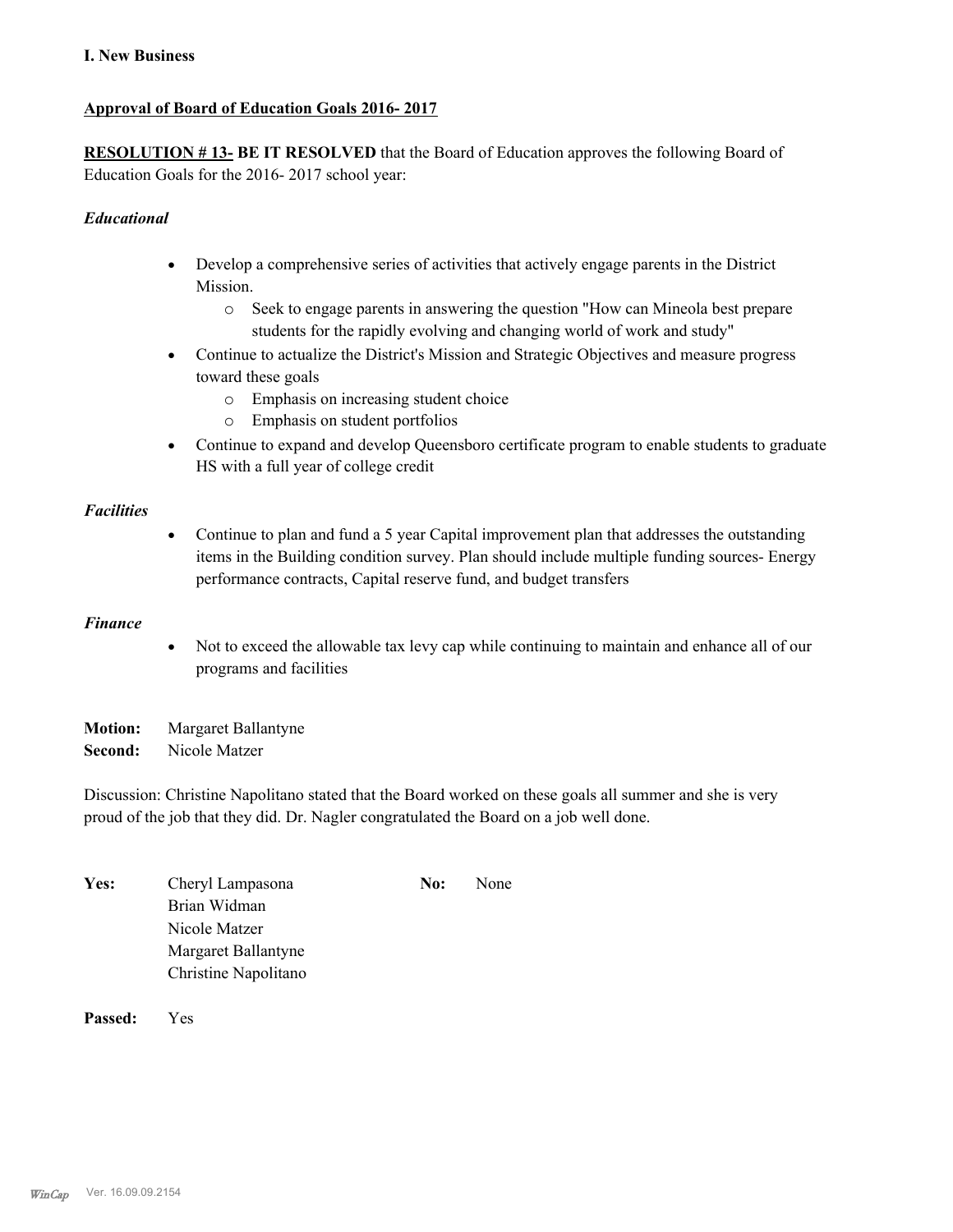#### **Memorandum of Agreement- AMSA**

**RESOLUTION # 14- BE IT RESOLVED**, that the Board of Education of the Mineola Union Free School District hereby authorizes and approves the memorandum of agreement between the Board of Education and the Association of Mineola School Administrators, dated September 1, 2016; and

BE IT FURTHER RESOLVED, that the Board of Education hereby authorizes the Superintendent of Schools to incorporate said memorandum of agreement into the parties' more formal written agreement for the period July 1, 2011 through June 30, 2016. \*\*Amended Date: July 1, 2016 through June 30, 2020.

**Motion:** Cheryl Lampasona **Second:** Nicole Matzer

Discussion: Dr. Nagler stated that it is necessary to amend the date listed in the resolution. A motion was made by Margaret Ballantyne to amend the date from 7/1/11 through 6/30/16 to 7/1/16 through 6/30/20. This was second by Nicole Matzer. The Board was polled and all were in favor of amending the dates; motion passed.

Dr. Nagler explained that this is a very reasonable settlement. Both sides understood the each others needs and were willing to compromise. This agreement limits sick days for future members and requires more days over the summer for the ILs. The Board was happy with the agreement and the vote was taken.

| Yes: | Cheryl Lampasona     | No: | None |
|------|----------------------|-----|------|
|      | Brian Widman         |     |      |
|      | Nicole Matzer        |     |      |
|      | Margaret Ballantyne  |     |      |
|      | Christine Napolitano |     |      |
|      |                      |     |      |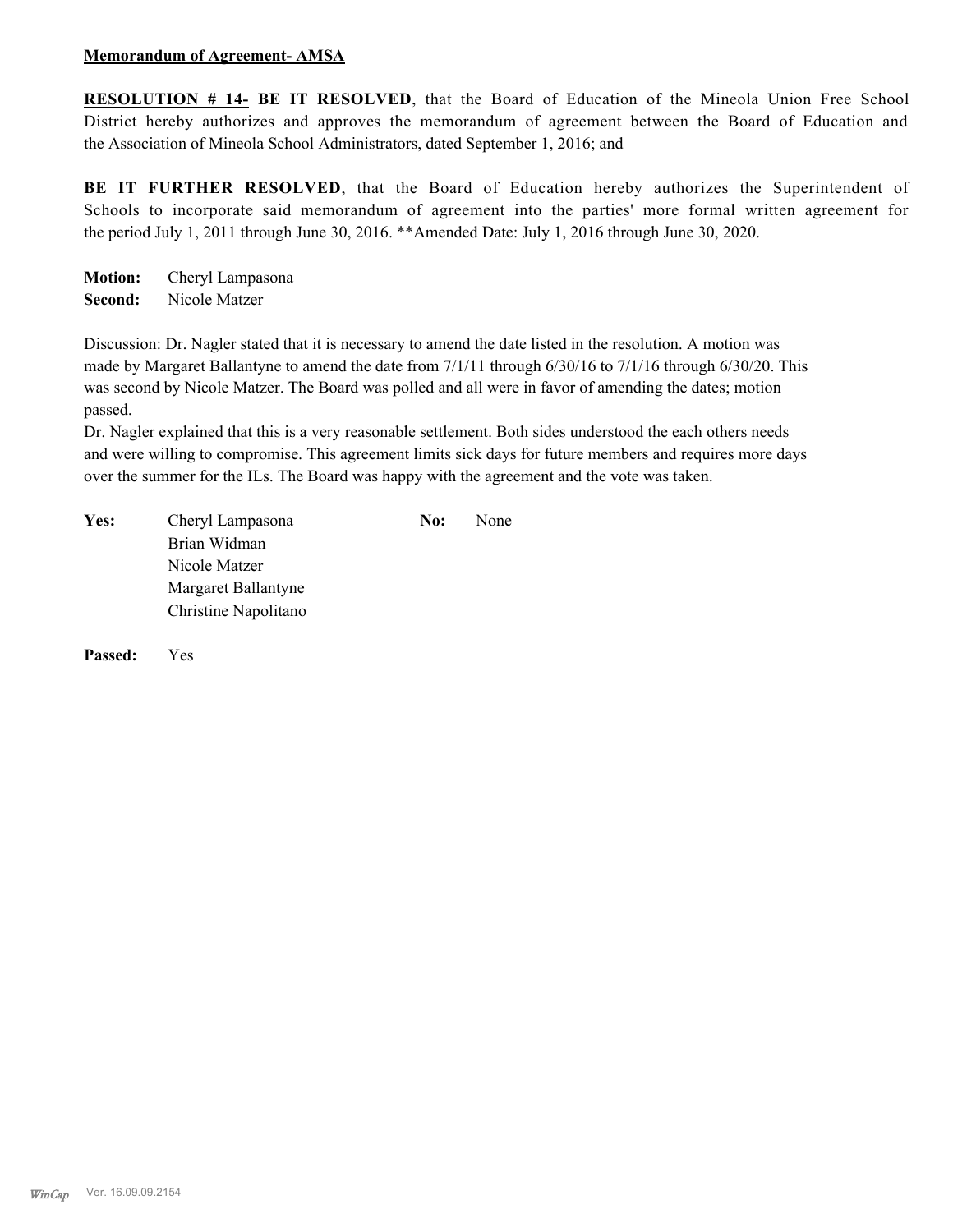### **J. Consensus Agenda**

**RESOLUTION # 15 - BE IT RESOLVED** that the Board of Education approves the consensus agenda items J.1.a. through J.5.a., as presented.

**Motion:** Margaret Ballantyne **Second:** Cheryl Lampasona

Discussion: Dr. Nagler stated that it is necessary to amend two items on the consensus agenda due to the fact that an error was made in how the individuals were appointed. The following are the two amendments- Items J.2.a.5 and 8:

5. That the Board of Education approves the appointment of Stephanie Kelly to the position of part time (.5) Pre-Kindergarten **leave replacement teacher for Kim Morrissey**, effective August 31, 2016 to June 30, 2017, with a salary of .5 of MA, Step 1, \$68,282 equaling \$34,141.

 8. That the board of education approves the appointment of Christina Castello to the position of part time (.5) Pre-Kindergarten **leave replacement teacher for Kim Morrissey,** effective August 31, 2016 to June 30, 2017, with a salary of .5 of BA, Step 1, \$58,706 equaling \$29,353.

A motion was made by Margaret Ballantyne to amend the two items and was second by Cheryl Lampasona. The Board was polled and all were in favor motion passed. Christine Napolitano asked if there was any other discussion or comments, but there was none. The Board was polled on the amended consensus agenda.

| Yes: | Cheryl Lampasona     | No: | None |
|------|----------------------|-----|------|
|      | Brian Widman         |     |      |
|      | Nicole Matzer        |     |      |
|      | Margaret Ballantyne  |     |      |
|      | Christine Napolitano |     |      |

**Passed:** Yes

# 1. **Accepting of Minutes**

That the Board of Education accepts the minutes of the August 11, 2016 Business Meeting as presented. a.

### 2. **Instruction**

- a. Appointments Instruction
- That the Board of Education approves the appointment of Lucila Guzman, to the position of Probationary Elementary Teacher, effective August 31, 2016. Salary: MA, Step 2, \$ \$71,246. Probationary Period: August 31, 2016 to August 30, 2019. 1.
- That the Board of Education amends the probationay period of Lisa Krawciw to August 31, 2016 to August 30, 2019. 2.
- That the Board of Education amends the probationay period of Natalie Vattuone to August 31, 2016 to August 30, 2019. 3.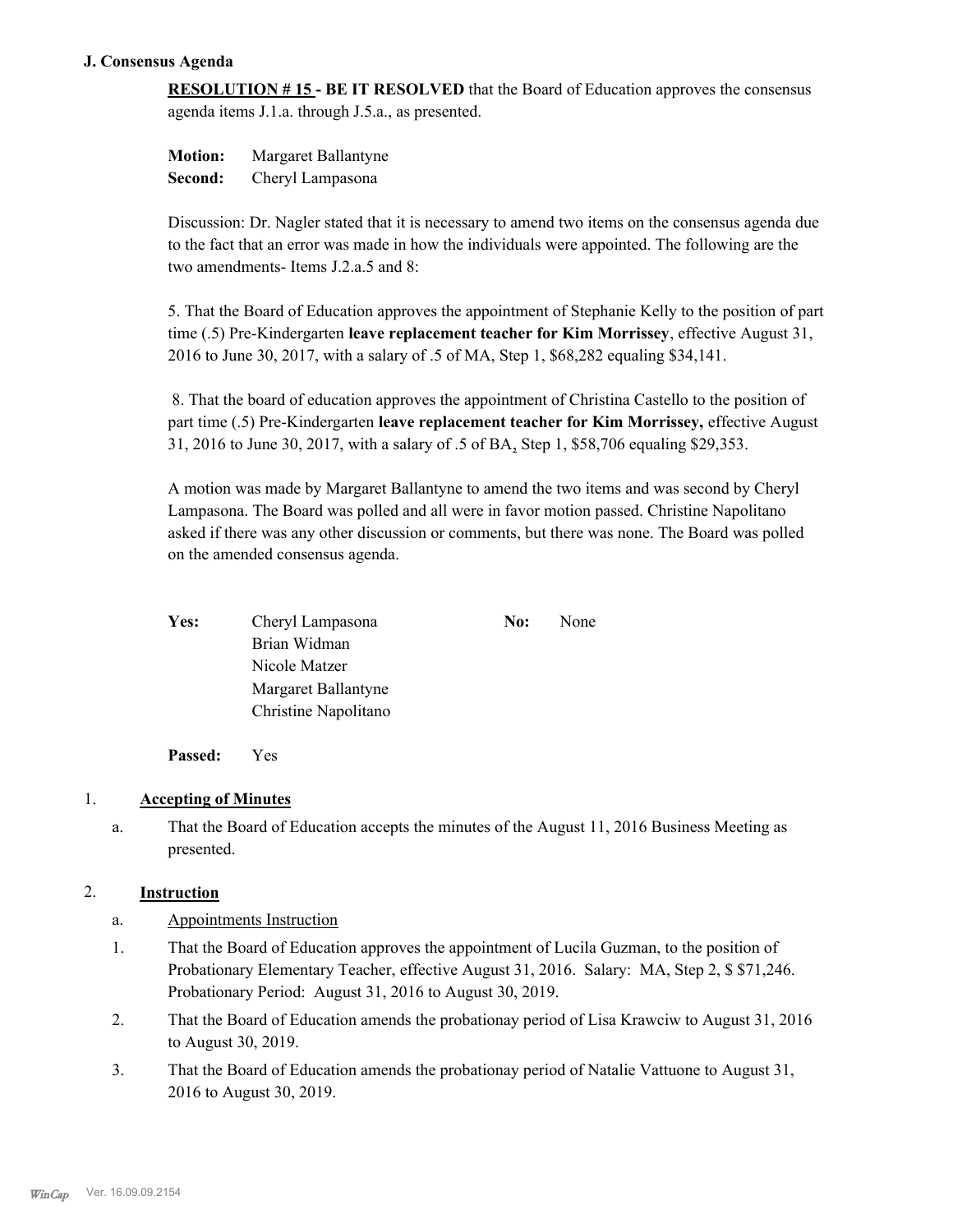- That the Board of Education approves the appointment of Michael Chin, to the position of Leave Replacement Teacher for Terry Duignan, effective August 31, 2016 to June 30, 2017 with a salary of MA, Step 1, \$68,282.00. 4.
- That the Board of Education approves the appointment of Stephanie Kelly, to the position of part time (.5) Pre-Kindergarten Teacher, effective August 31, 2016 to June 30, 2017, with a salary of .5 of MA, Step 1, \$68,282 equaling \$34,141. 5.
- That the Board of Education approves the appointment of Nicole Oddo, to the position of Kindergarten Leave Replacement Teacher for Lisa Fiocco, effective August 31, 2016 to June 30, 2017, with a salary of MA, Step 1, \$68,282. 6.
- That the Board of Education approves the appointment of Brynn Maxwell, to the position of Special Education Leave Replacement Teacher for Susan Palladino, August 31, 2016 to January 31, 2017, with a salary of MA, Step 1, \$68,282. 7.
- That the Board of Education approves the appointment of Christina Castello, to the position of part time(.5) Pre-Kindergarten Teacher, effective August 31, 2016 to June 30, 2017, with a salary of .5 of MA, Step 1, \$68,282 equaling \$34,141. 8.

#### Appointment(s) Sub Teacher per diem b.

That the Board of Education accepts the following individual(s) as Per Diem Substitute Teacher(s) for the current school year, at a daily rate of  $$100$  days  $0-10$ ,  $$110$  days  $11-20$ ,  $$120$  days  $21-30$ , \$130 day  $31+$ ; and retirees at a daily rate of \$125.00 per day, \$130 per day after 30 days.:

#### EMPLOYEE NAME EMPLOYEE CERTIFICATION

1. Maria S. Santangelo Health, Home Ec, Business 2. Christine Mulrooney Nursery/K/Grades 1-6 3. Jeannette E. Robinson Nursery/K/Grades 1-6 4. Laura Bruder Nursery/K/Grades 1-6 5. Raffaele DelliGatti Childhood Education (Grades 1-6) 6. Catherine A. O'Brien Nursery/K/Grades 1-6 7. Cailin M. Giard Childhood Education (Grades 1-6) 8. Jenna Cavuto Childhood Education (Grades 1-6)

# 3. **Instruction: Contracted**

a. That the Board of Education approves the Professional Membership Affiliation Agreement between the Mineola UFSD and SCOPE Education Services for the 2016-2017 school year.

b. That the Board of Education approves the Home Instruction/ Consultant Services Agreement between the Mineola UFSD and the following agencies for the 2016-2017 school year:

- 1. Alternative Tutoring, Inc.
- 2. Long Island Tutorial Services

# 4. **Civil Service**

- a. Appointments
- That the Board of Education approve the appointment of Kelsey Baumann, to the position of Teacher Aid Substitute, effective August 31, 2016. Salary is \$13.95 per hour. 1.
- That the Board of Education approve the appointment of Vivian Depascale, retired Bus Driver to the position of Bus Drivers Sub, effective August 31, 2016. Salary is \$22.46 per hour. 2.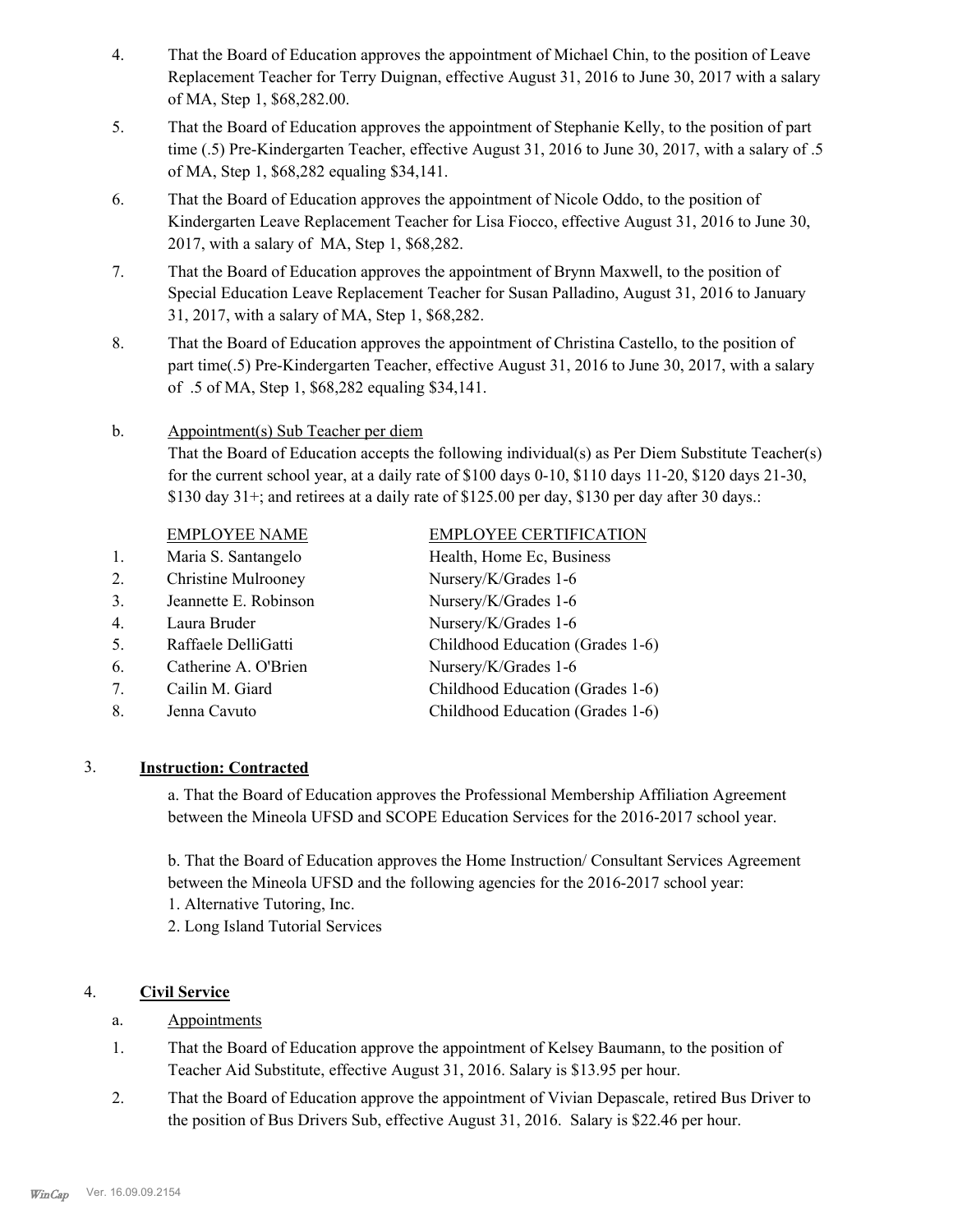- That the Board of Education approve the appointment of Michele Galella, to the position of Sr. Library Clerk at the High School, to replace Susan Spevack who retired, effective August 31, 2016. Salary is \$40,521on Step 1; probation is 26 weeks. 3.
- That the Board of Education approve the appointment of Laura Potter, to the position of Typist Clerk at the Middle School, to replace Judi Falck who retired, effective August 29, 2016. Salary is \$38,742 on Step 1; probation is 26 weeks. 4.
- b. Leave(s) of Absence
- That the Board of Education grant a request to Alice Boos, part time Teacher Aide at the Middle School, for a paid Leave of Absence, due to a personal family matter, effective September 1, 2016, for approximately three months. 1.
- c. Creation of New Position
- That the Board of Education approves a new full-time, 11 month position of Bilingual Typist Clerk for the High School in the Special Education office, effective September 1, 2016. 1.

# 5. **Business/Finance: Contract Approvals**

a. That the Board of Education approves the amended Health and Welfare Services Contract (originally approved 3/3/16) between Mineola UFSD and the Hicksville UFSD, whereby Mineola UFSD provides health and welfare services for the 2015-16 school year.

#### **Walk-On Agenda Items for 9/1/15:**

#### **Stipulation of Settlement**

**RESOLUTION # 16 - BE IT RESOLVED** that the Board of Education of the Mineola Union Free School District hereby approves and authorizes the Superintendent of Schools to sign a stipulation of settlement with an employee whose identity has been made known to the Board in Executive Session, and authorizes the Superintendent to take the steps necessary to implement the terms of said agreement.

| <b>Motion:</b> | Margaret Ballantyne                                                                              |     |      |
|----------------|--------------------------------------------------------------------------------------------------|-----|------|
| Second:        | Brian Widman                                                                                     |     |      |
| Yes:           | Cheryl Lampasona<br>Brian Widman<br>Nicole Matzer<br>Margaret Ballantyne<br>Christine Napolitano | No: | None |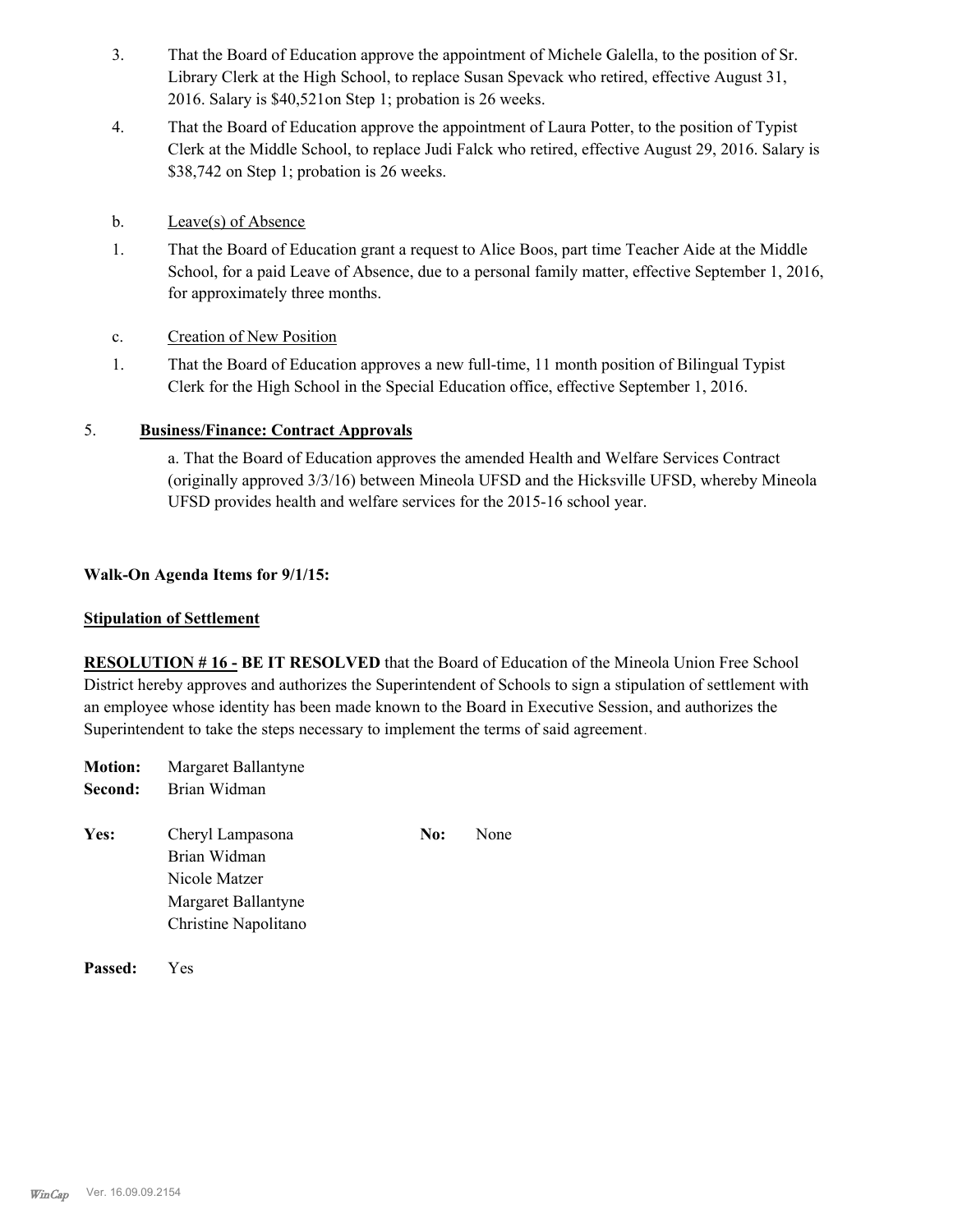#### **Stipulation of Settlement**

**RESOLUTION # 17 - BE IT RESOLVED** that the Board of Education of the Mineola Union Free School District hereby approves and authorizes the Superintendent of Schools to sign a stipulation of settlement with an employee whose identity has been made known to the Board in Executive Session, and authorizes the Superintendent to take the steps necessary to implement the terms of said agreement.

| <b>Motion:</b> | Cheryl Lampasona                                                         |     |      |
|----------------|--------------------------------------------------------------------------|-----|------|
| Second:        | Nicole Matzer                                                            |     |      |
| <b>Yes:</b>    | Cheryl Lampasona<br>Brian Widman<br>Nicole Matzer<br>Margaret Ballantyne | No: | None |
|                | Christine Napolitano                                                     |     |      |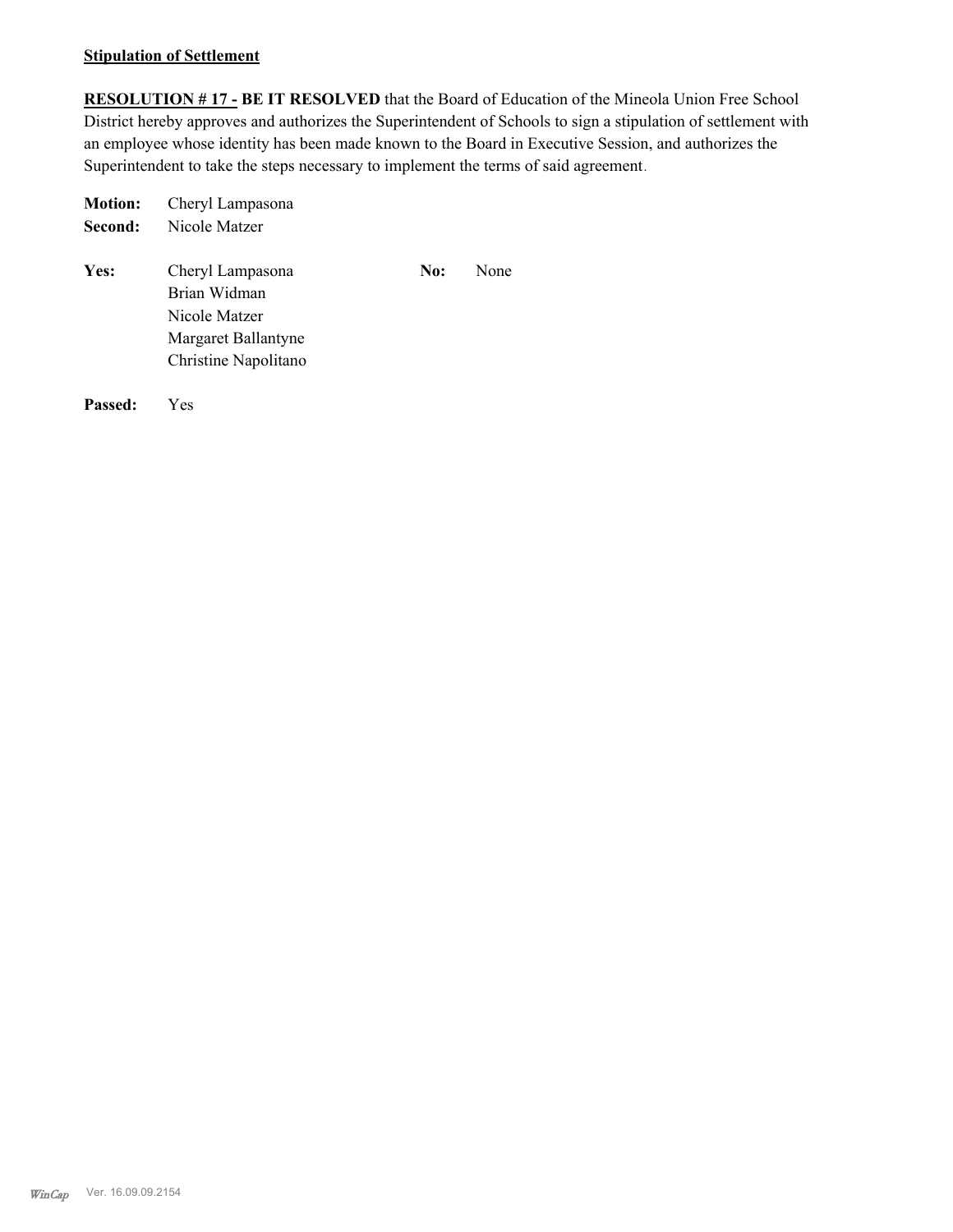## **K. Superintendent's Report**

Superintendent of Schools' Reports for 9/1/16 Presentations:

## 1. ESY Program

Dr. Nagler introduced Catherine Fishman and Laurie Melesh to present "2016-2017 Extended School Year (ESY) Program. \* This presentation can be found on the District website, on the Board of Education page under presentations. Catherine Fishman reported that this year, she had the opportunity to run the ESY program until Ms. Melesh began. She was impressed the relationships between staff and students. Ms. Fishman expressed the joy it gave her to see one of the students going into the pool for the first time and observing how encouraging the staff was towards that child. Ms. Fishman commends the teachers and aides on the job they did at the program. Ms. Fishman introduced Laurie Melesh, the new CPSE/CSE Chairperson.

Laurie Melesh explained the process for identifying students in need of this program: data, articulation, ESY eligibility form and half-day vs. full day.

ESY Program at a Glance:

-Work-Based Learning Class (1/2 day): 1 student attended

-Five (5) Full-day classes (8:15 am- 1:45 pm): 38 students recommended and 36 attended

-Five (5) half-day classes (8:15- 11:15 am); 44 students recommended, 41 attended

-Related Services only (speech, OT, PT, Counseling, Itinerant Hearing/vision)- 10 students

Half -Day Classes:

-Emphasis on reading skills with continued use of targeted interventions used during the school year

-ESY had one part-time Wilson trained teacher

-Students received recommended related services as part of the program

Work-Based Learning:

- Spent two days a week at Five Below and two days per week at Walgreens with a job coach developing career readiness skills

- One day per week was dedicated to travel training utilizing public transportation via bus and LIRR as well as local locations on foot

Full-Day Classes

- Academics focused on IEP goals including ELA, Math and Life Skills

-similar to previous years, program included lunch/recess and weekly visit to the Mineola pool

-Life Skills class focused on cooking, community activities and health

- Attended the Drama and Dance Club presentation at the High School

Photos were displayed of the School Store, the greenhouse, cooking activities, the Sea Star Museum and the Sweet Slices of Summer Spectacular.

Future Plans:

-Increased emphasis on teaching socialization and peer communication across the program

-Expand learning opportunities outside the classroom to community based environments

- Strengthen the focus on academics and functional academics skills

-Encourage consistent attendance